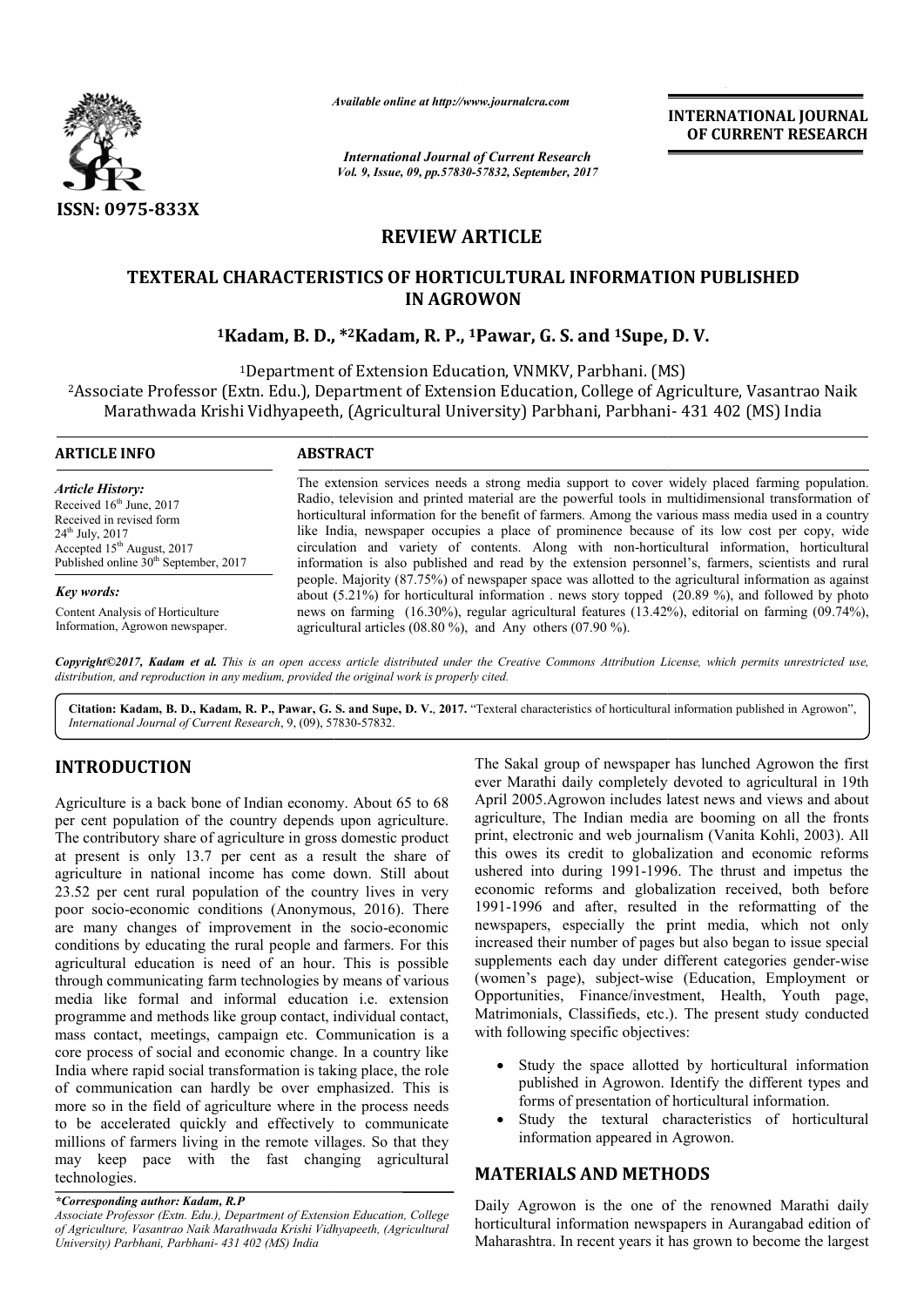Marathi newspaper in the Aurangabad edition with a circulation of over 86,000 copies per day with edition from Aurangabad, Pune, Mumbai, Solapur, Nagpur, Kolhapur, and Nasik.

**Textural characteristics of horticultural information published in Agrowon:** The data regarding the horticultural information appeared on various pages of newspaper represented.

| Table 1. Content of horticultural information published in 'Agrowon' |  |  |
|----------------------------------------------------------------------|--|--|
|----------------------------------------------------------------------|--|--|

| Sr. No. | Forms of presentation of horticultural information | Total space covered<br>in column cm <sup>-</sup> | % space covered to total<br>newspaper space | % space covered out of space allotted<br>to horti. information |
|---------|----------------------------------------------------|--------------------------------------------------|---------------------------------------------|----------------------------------------------------------------|
|         | Horticultural information                          | 80418.5                                          | 05.21                                       | 22.31                                                          |
|         | News story                                         | 71950.7                                          | 20.89                                       | 19.96                                                          |
|         | Regular agricultural features                      | 58196.2                                          | 13.42                                       | 16.14                                                          |
|         | Agricultural articles                              | 69078.2                                          | 08.80                                       | 19.16                                                          |
|         | Letters to the editor on agricultural information  | 15104.5                                          | 06.49                                       | 04.19                                                          |
|         | Editorial on farming                               | 28233.9                                          | 09.74                                       | 07.83                                                          |
|         | $Photo - news on farming$                          | 13561.3                                          | 16.30                                       | 03.76                                                          |
|         | Any other                                          | 23902.3                                          | 07.90                                       | 6.63                                                           |
|         | Total                                              | 360445                                           | 87.75                                       | 99.98                                                          |

| Table 2. Horticultural information appeared on various pages of 'Agrowon' |  |  |  |
|---------------------------------------------------------------------------|--|--|--|
|                                                                           |  |  |  |

| Page No.                | Frequency of horticultural information | Per cent |
|-------------------------|----------------------------------------|----------|
| 1                       | 17                                     | 5.96     |
| $\overline{c}$          | 16                                     | 5.61     |
| $\overline{\mathbf{3}}$ | 20                                     | 7.01     |
| $\frac{4}{5}$           | 15                                     | 5.26     |
|                         | 09                                     | 3.15     |
| 6                       | 15                                     | 5.26     |
| 7                       | 12                                     | 4.21     |
| 8                       | 22                                     | 7.71     |
| 9                       | 13                                     | 4.56     |
| 10                      | 45                                     | 15.78    |
| 11                      | 36                                     | 12.63    |
| 12                      | 17                                     | 5.96     |
| 13                      | 39                                     | 13.68    |
| 14                      | 05                                     | 1.75     |
| 15                      | 04                                     | 1,40     |
| 16                      | 00                                     | 00.0     |
| Total                   | 285                                    | 99.93    |

The selection of 'Agrowon' newspapers issue was done for the period, January 1, 2016 to December 31, 2016. This one year period was selected for the study. About 52 Monday issues was selected randomly by lottery method and studied from 1 January, 2016 to 31 December, 2016. It was considered on the basis of horticultural information appeared in every day.

## **Content of horticultural information published in Agrowon**

The aggregate column length in centimetres occupied by different form of horticultural information measured, calculated and presented. Table indicated that 87.75 per cent newspaper space was allotted to the agricultural information as against about 05.21 per cent space of horticultural information. The space allotted to horticultural information was less. This clears that newspaper under reference covers mostly nonhorticulture matters. Space provided for the horticultural information 22.31 per cent. And 19.96 per cent was covered by news story followed by agricultural articles 19.16 per cent, regular agricultural features 16.14 per cent, editorial on farming 07.83 per cent, letters to the editor on agricultural information 04.19 per cent, and photo-news on farming 03.76 per cent. This clearly shows that the newspaper under reference covers mostly agriculture matters. The Agrowon is published in Marathi language and it reads more rural people than the urban people. Rural newspaper may over all be the rural and horticultural matters for the benefit of the rural people. Therefore, rural based newspaper for the rural readers is a need of the day as pointed out by Mohanty (1983).

The data presented in shows that most of the horticultural information printed on page number 10 (15.78%), 13 (13.68%), 11 (12.63%), 8(7.71 %) and 3(7.01 %). Even the back or last page is important because it catches the attention of the readers. Page number 16, no horticultural information was appeared. Because page number 16 appeared on political news. This is shows that more importance was given to horticultural information. Jadhav M.C. and Shinde S.B. (2012), Pulate, S.L. (2012) and Pavan, K. (2016).

### **Conclusions**

Most of the horticultural information printed on page number 10 (15.78%), 13 (13.68%), 11 (12.63%), 8 (7.71 %) and 3 (7.01 %). Most of the horticultural information i.e. 84.6 per cent was on page number 10, 13, 11, 8 and 3.

## **REFERENCES**

- Jadhav, M. C. 2007. Content analysis of Marathi newspaper Agrowon from Maharashtra with special reference to horticultural information. M.Sc. (Agri.) Thesis, MPKV, Rahuri.
- Jadhav, M.C and Shinde, S.B. 2012. Content analysis of Marathi newspaper Agorwon with special reference with source of farm information. *Journal of agricultural research and technology*. 37(1):86-87.
- Meenukumar. 2013. Comparison of science coverage in hindi and english newspapers of India: a content analysis approach. *Global media Journal (Indian edition,issn4)* (1):2249-5835.